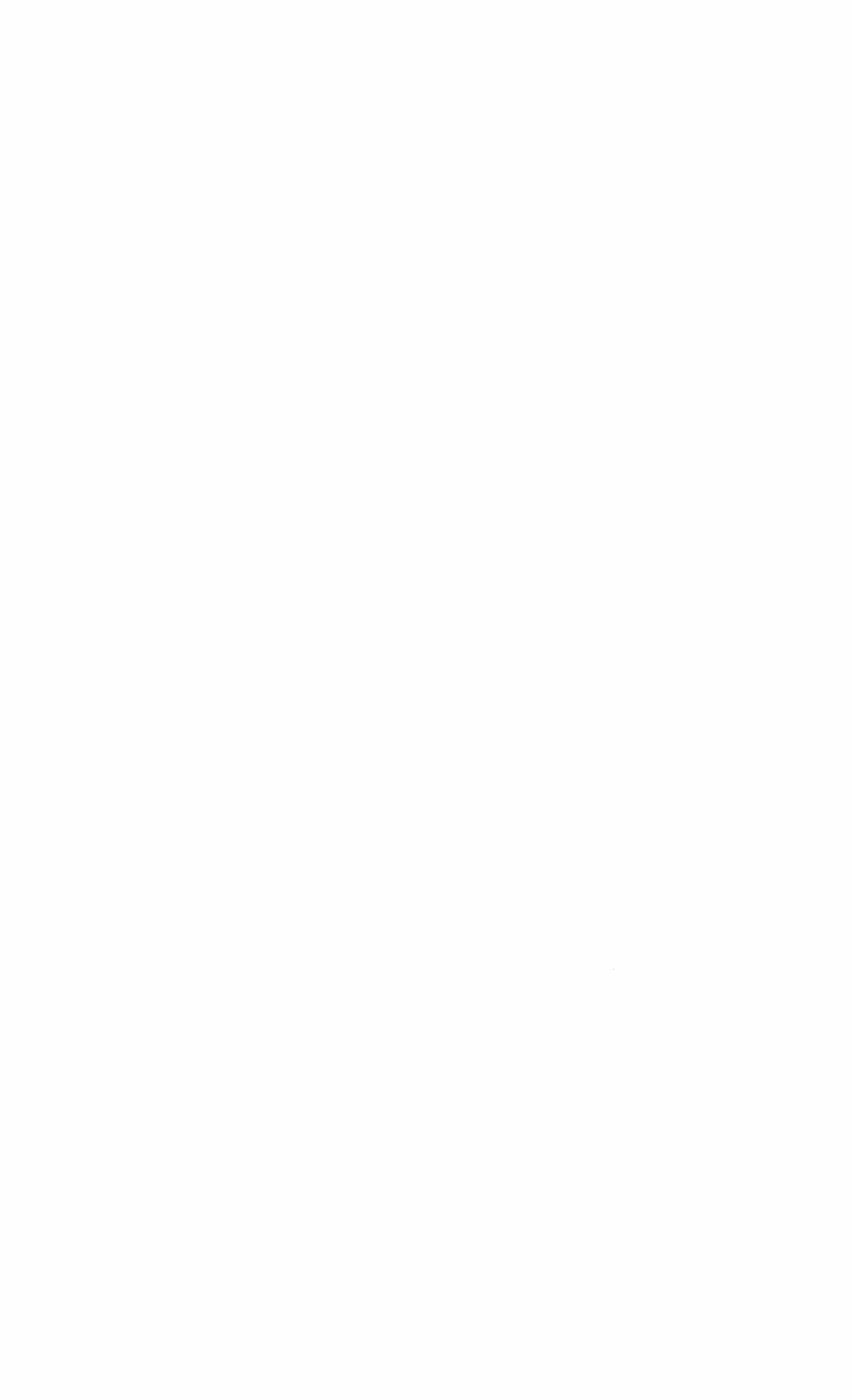Upon motion of Mr. Haraway, Seconded by Mr. Clay, Mr. Bracey, Mr. Clay, Mr. Haraway, Mr. Bowman voting "Aye," the following resolution was adopted:

III

The County Administrator asked Dr. Lanham, Assistant Superintendent for Instructions, to briefly explain the Fiscal Agent for the Governor's School. He stated that the Governor's School is supported by several localities. Petersburg was the Fiscal Agent in the past but no longer has the personnel to maintain the responsibility. Chesterfield stated that they would not have a problem with the responsibility. We have until July 4, 2004 to agree to let Chesterfield be the Fiscal Agent for the Governor's School.

Whereas, at its 2003 session, the General Assembly amended Section 22.1-118 of the Code of Virginia to permit school boards operating an academic year Governor's School, with approval of the respective governing bodies of their localities, to select a fiscal agent from among the treasurers of the participating localities; and

Whereas, the school boards of Amelia County, Charles City County, Chesterfield County, City of Colonial Heights, Dinwiddie County, City of Franklin, City of Hopewell, Powhatan County, City of Petersburg, Prince George County, City of Richmond, Southampton County, Surry County, and Sussex County (hereafter the "Participating School Boards") operate the Appomattox Regional Governor's School, which is an academic year Governor's School; and

Whereas, the Participating School Boards wish to select the Treasurer of Chesterfield County to be the fiscal agent of the Appomattox Regional Governor's School, effective July 1, 2004.

Now, therefore, be it resolved that the Board of Supervisors of Dinwiddie County hereby approves of the selection of the Treasurer of Chesterfield County as the fiscal agent of Appomattox Regional Governor's School, effective July 1, 2004.

#### IN RE: APCO CONFERENCE - APPROVAL TO ATTEND

Upon motion of Mr. Haraway, Seconded by Mr. Clay, Mr. Bracey, Mr. Clay, Mr. Haraway, Mr. Bowman voting "Aye,"

BE IT RESOLVED, by the Board of Supervisors of Dinwiddie County, Virginia that authorization is granted to Ms. Denise Absher, an employee of the Public Safety Department, to attend the three day APCO of Virginia Fall Conference which will be held on November 4, 2003 through November 7, 2003.

#### IN RE: EMS SYMPOSIUM - APPROVAL TO ATTEND

Upon motion of Mr. Haraway, Seconded by Mr. Clay, Mr. Bracey, Mr. Clay, Mr. Haraway, Mr. Bowman voting "Aye,"

BE IT RESOLVED, by the Board of Supervisors of Dinwiddie County, Virginia that authorization is granted to Dawn Titmus and Rosa Peters employees of the EMS Section in the Public Safety Department, to attend the four day Virginia EMS Symposium which will be held on November 5, 2003 through November 9, 2003.

## IN RE: DIRECTOR OF BLDGS. & GROUNDS - POSITION ANNOUNCEMENT

Upon motion of Mr. Haraway, Seconded by Mr. Clay, Mr. Bracey, Mr. Clay, Mr. Haraway, Mr. Bowman voting "Aye,"

BOOK 16 PAGE 221 OCTOBER 21,2003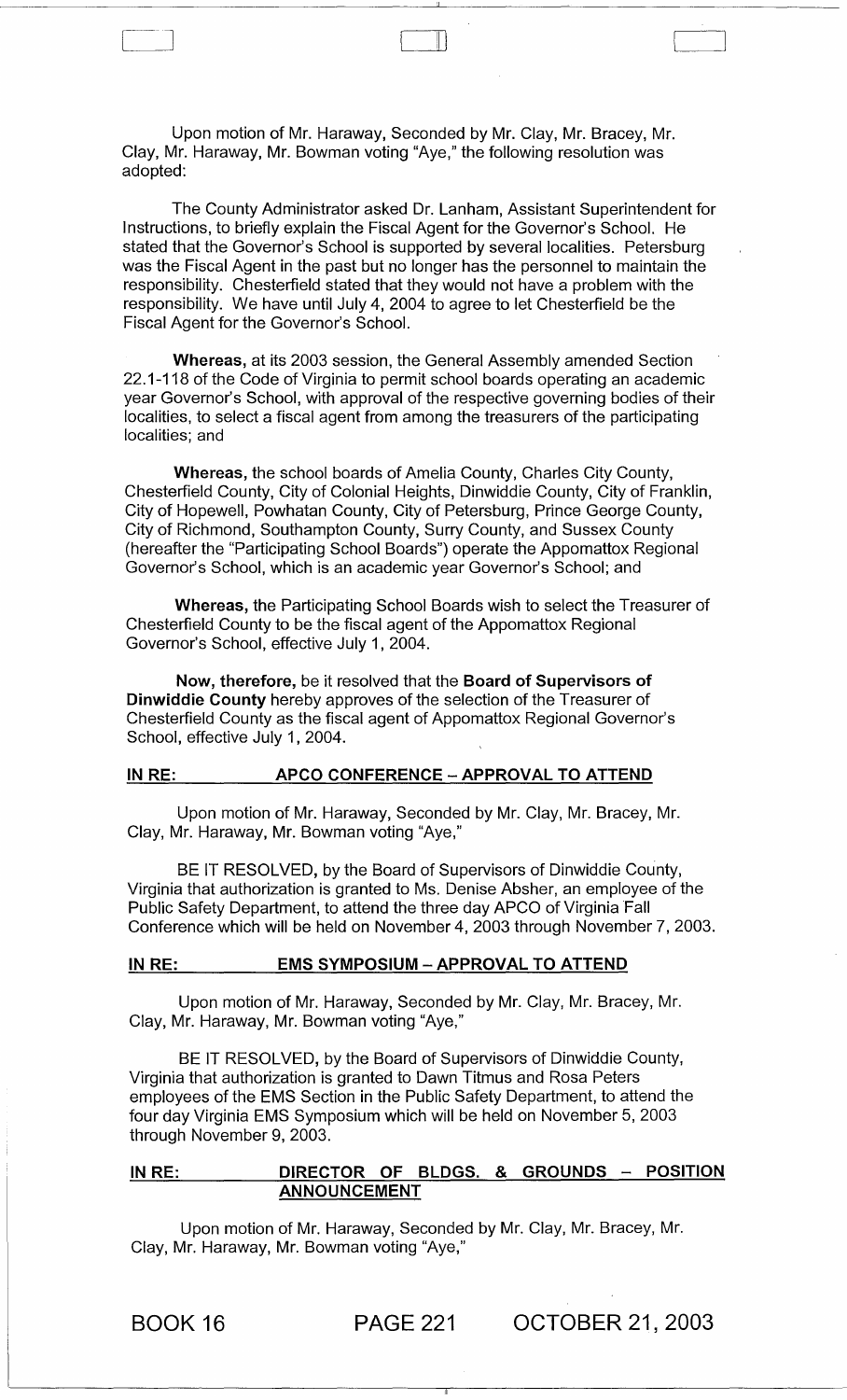BE IT RESOLVED by the Board of Supervisors of Dinwiddie County, Virginia that authorization is granted for Administration to hire Mr. Charles E. Jones for the position of Director of Buildings & Grounds at Grade 16, Step A, at an annual salary of \$40,578 effective November 1,2003.

# IN RE: CITIZEN COMMENTS

Mr. Bowman asked if there were any citizens signed up to speak or present who wished to address the Board during this portion of the meeting.

The following citizen(s) came forward to address the Board:

1. Michael W. Bratschi - 23500 Cutbank Road, - McKenney, Virginia - He stated that if Mr. Moody had so many obligations, he should step aside. He was referencing Mr. Moody's recent appointment by the Governor to the Tobacco Commission. He stated that at the last board meeting the County admitted making mistakes, but there are still 56 homes in the county that do not have indoor plumbing. He stated that it was wrong for Mr. Jolly to go on record at a hearing in Richmond and point fingers at FEMA and the Red Cross for the problems. He stated that he received a letter from the county attorney and he said that he would not be intimidated. He would continue to come to the meetings exercising his first amendment rights. He stated that the firehouses had generators and they (the firehouses) could have been used to benefit the citizens in some way. He stated that the county was not prepared and hoped next time they would be.

Mr. Bracey stated that there was a program in the county to benefit the citizens who are without indoor plumbing. They would need to contact the planning Department.

Mr. Bowman stated that the County was not blaming FEMA so much as the County was trying to determine that it was a break down in communication all the way from the state level to the local level. He said that if we had known we were not going to get certain services, we would have gone a different route. He stated we all learned a lesson from this matter and he hoped that we could move on.

- 2. Geri Barefoot 7411 Frontage Road, Petersburg, Virginia She said she hoped that the county would go forward with the adoption of the VA Bio Solids Ordinance.
- 3. Anne Scarborough Boydton Plank Road, Dinwiddie Virginia In reference to the E-911 Communication Towers and not being able to get a signal, she stated that she had told the county about needing the system a year ago. She said the School board stated that they would be happy with \$50 million dollars. Why is it that they now need \$63 million dollars? She said the School Board stated that if they could get thirty more buses they would be ok, why then is there a need for more school bus money? She mentioned that in the 11 :30 continuation meeting some board members did not know how long the E-911 equipment would last. She said that Motorola told those members exactly how long the equipment would last. She stated that the citizens contributed \$10 million dollars towards the county's revenue and going to the Homestead for any kind of meetings should be brought before the public. The Homestead is too expensive. If you are cutting everyone else's budget, why don't you cut down on your budget? Show us you are being frugal with citizen's money! She stated that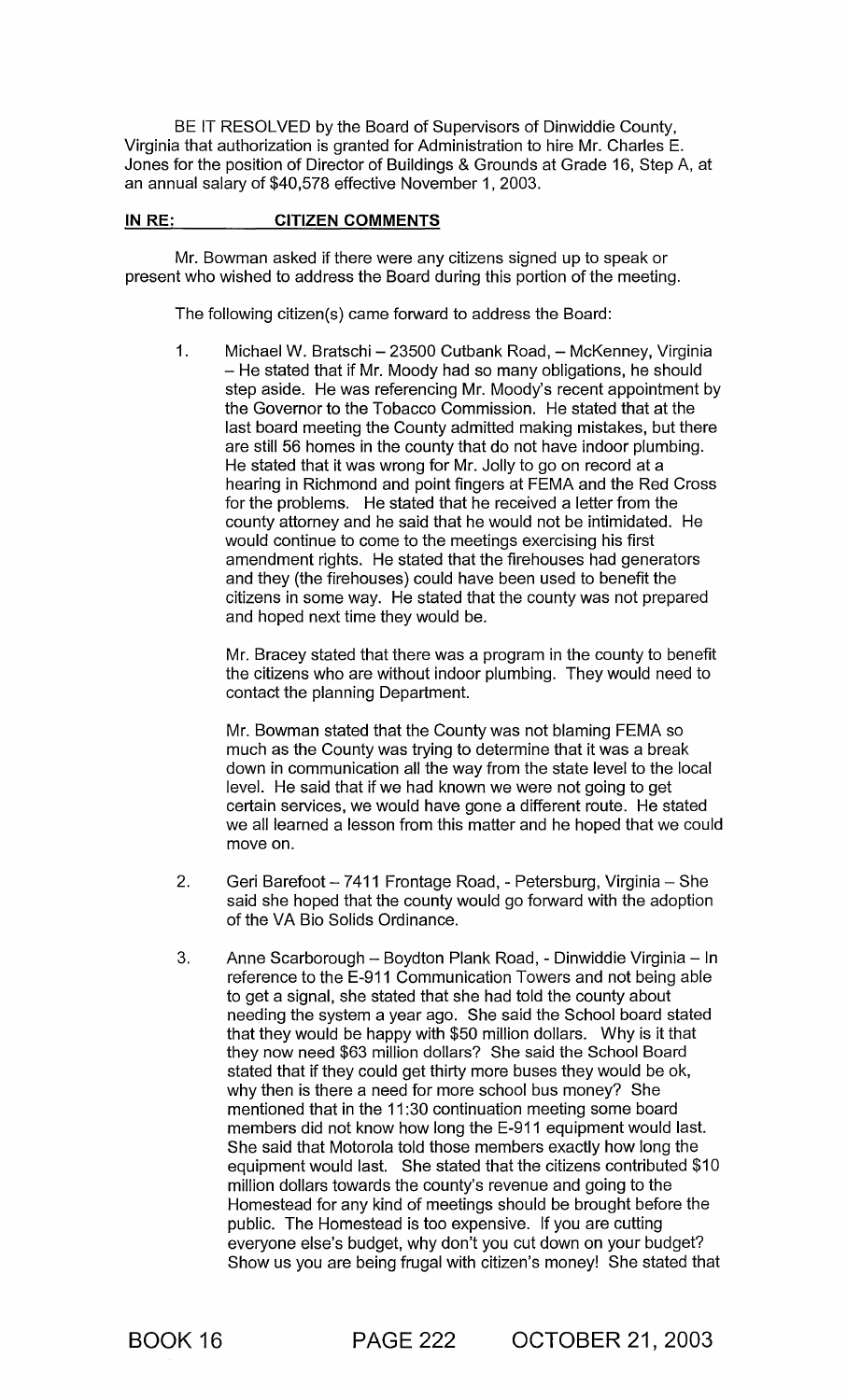the county should stop rezoning in places. She asked when will the county move forward with the proffers?

4. Margie Flowers - She stated that she hopes the county will adopt a Bio Solids ordinance.

 $\mathbb I$ 

- 5. Junior Parker - 12241 Trinity church Road - He read statements that talked about the adverse effects of Bio Solids in various states where there were no ordinances. He also stated that his last two tax bills were sent to him with incorrect amounts. He brought it to the attention of the Commissioner of Revenue and when he received his last bill it had not been corrected. He stated, "I will not pay it".
- 6. Pearl Bland - She wanted to know what is the policy for a person that was treated unfairly by a school board member while attending a school board meeting. She stated she was questioning the school boards approach at handling some issues and she was told to keep quiet or she would be removed from the meeting. She questioned that statement, invoking her first amendment rights, and she was again asked to keep quiet. The sheriff's department showed up to escort her out, but she was allowed to stay.

Mr. Bowman - He stated that there was nothing that the Board of Supervisors could do. The School Board Members are elected as we are and the polls are the only way he sees as a means of remedying the situation.

Mr. Bracey – He agreed with Mr. Bowman. He added that someone should say something to the School Board Members.

#### IN RE: REPORTS - VDOT

[~

Mr. Richard Caywood, Resident Engineer, Virginia Department of Transportation  $-$  He offered to give the county the name of an individual that lives in Chesterfield who is an expert on proffers. He mentioned that the removal of trees from the roadsides is happening, but at a slow pace. The removing of the root balls is causing things to slow a bit. The work on route 630 & 651 is done. Route 665, Walkers Mill, will open next week. The Rainey Road construction will begin soon. The opening on route 627 has been pushed back to November 14<sup>th</sup>.

#### IN RE: BIO - SOLIDS ORDINANCE - REVIEW OF DRAFT PLAN

Mr. Guy Scheid, Director of the Planning Department went over the model ordinance. He stated that he had some contacts with Farm Bureau and they would like to meet with the Board to discuss the ordinance issues with you. He stated that Farm Bureau is willing to meet with the board in a work session in November and then in January they would be willing to meet with the public to discuss or answer any questions. Mr. Scheid also stated that the county needs to hire a part time or full time person to handle the issues that come up concerning Bio Solids.

Mr. Bracey, Mr. Clay and Mr. Haraway wanted to know if there was anyway to move this Ordinance process forward without waiting until January?

Mr. Scheid responded that it is possible. With the advertising requirements, December 2, 2003 would be the earliest night meeting the ordinance could be heard.

Mr. Bracey asked Mr. Scheid if there is a grass-cutting ordinance? He stated that he lives next to someone whose grass is up to his waist. He also asked about lots where a house is up for sale. Those persons in the county who are selling their home should take care of the property.

Ms. Anne Scarborough asked how many acres have been spread with Bio Solids?

BOOK 16 PAGE 222 OCTOBER 21, 2003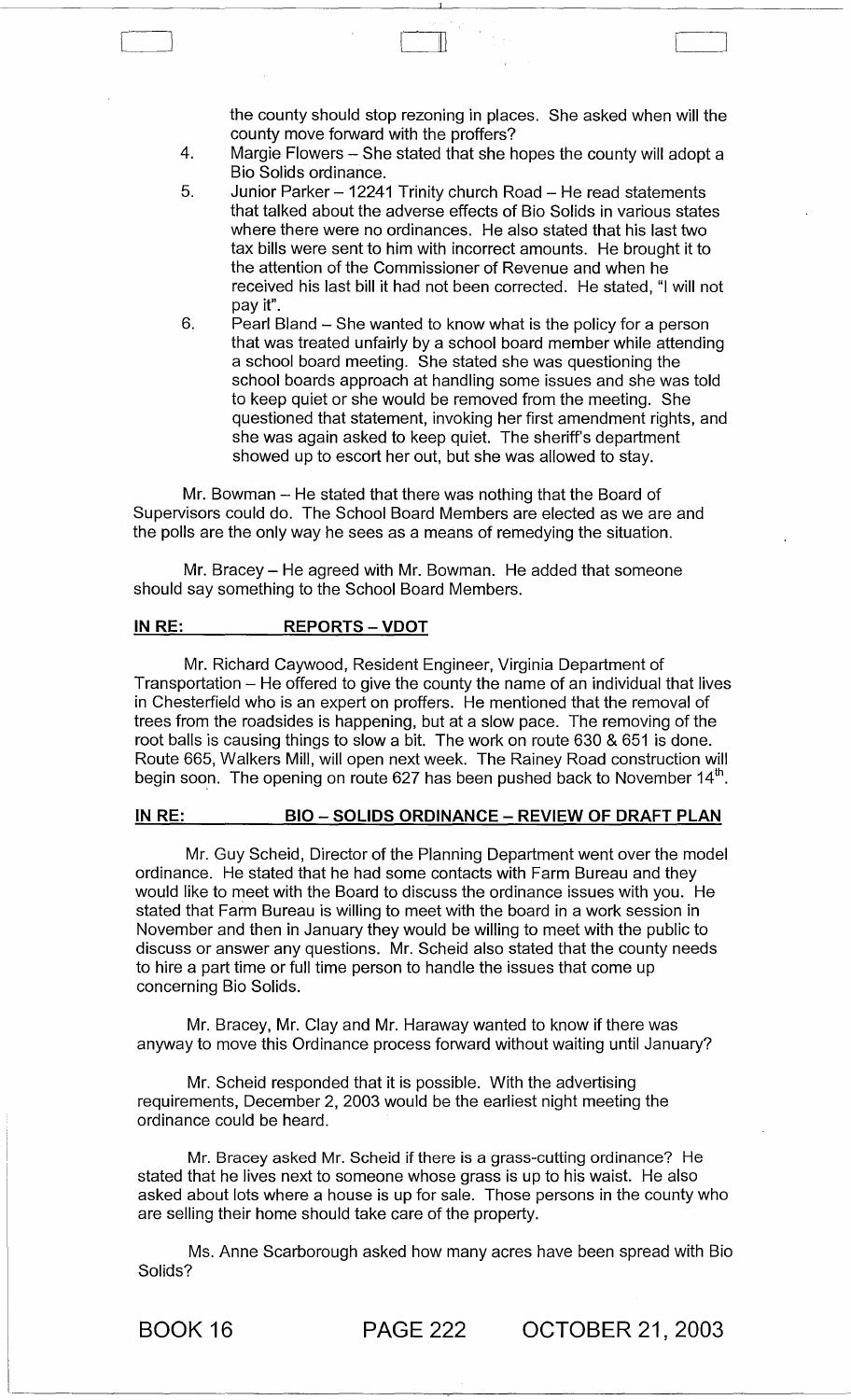Mr. Scheid responded that he did not have those numbers but the applicators have to keep records and he could get the numbers from them.

Mr. Bowman stated that the State Health Department should be able to give numbers also.

### IN RE: COMMUNICATIONS SYSTEM - ENTENSION OF **CONTRACT**

Ms. Denise Absher, on the request of the contractor, asked the Board for additional money to cover the additional hours involved in finishing the work that Kimball & Associates contracted for.

Mr. Clay stated that the price was the price and he was not in favor of additional monies.

Mr. Haraway stated that we picked this company for their expertise in this field. We are paying them to do the job regardless of the hours. Mr. Haraway felt we should allow the County Administrator to meet with Kimbal to negotiate at cost a figure with no mark up, not to exceed \$5,000.

Upon motion of Mr. Haraway, Seconded by Mr. Bracey, Mr. Haraway, Mr. Bracey, Mr. Bowman voting "Aye," Mr. Clay voting "No," the Board is authorized the County Administrator to meet with Kimbal to negotiate at cost a figure with no mark up, not to exceed \$5,000.

#### IN RE: COUNTY ADMINISTRATOR COMMENTS

- 1. Holiday Parade - It will be scheduled for December 14, 2003 from three to five O'clock in Dinwiddie County at Virginia Motorsports Park.
- 2. Planning Committee to be formed - Lillian Stewart, Floyd Perkinson and Dean McCray have agreed to become members of a Planning Commission Subcommittee to work on their annual work program. It was asked if any Board Members would like to be on the committee. They will meet on October 28,2003 at 4:00 P.M.
- 3. Voting Credentials for the VACO Annual Business Meeting - Mr. Clay, Mr. Bowman and Mr. Moody are members that are going to attend the VACO Conference. A motion was made by Mr. Haraway to make Mr. Bowman the authorized voting member at the Annual Business Meeting. Mr. Clay, Mr. Haraway, Mr. Bracey voting "Aye", Mr. Bowman abstained.
- 4. Date to meet with the School Board - Two dates were suggested by the County Administrator to meet with the School Board to continue discussions'on School Improvements.

Mr. Bracey suggested that the County Administrator and the Assistant County Administrator meet with the Superintendent and tell him what the Board can do concerning the Capital Projects Plan of Finance.

Mr. Haraway stated that we have met with the School Board before and there has not been any effort on their part to do anything that we have suggested. He stated that the meeting should be postponed until after the elections when two new School Board members will be participating. They should have some input.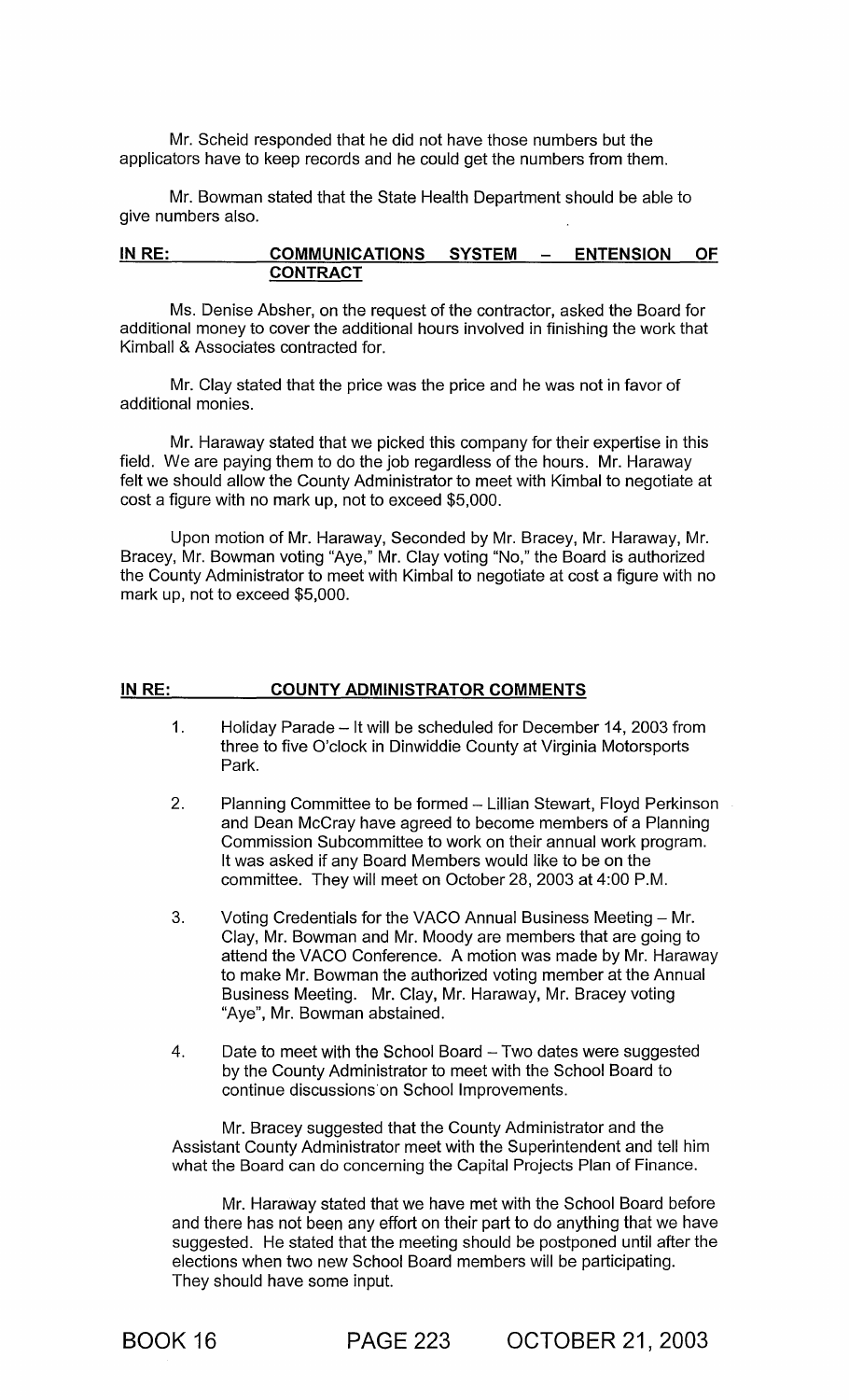Mr. Clay suggested to let the citizens make the decision by putting it on the ballot for a referendum. There should be different options for reference.

Cl

Mr. Bracey agreed with Mr. Clay, but added that County Administration should check to see what needs to take place to put this on the ballot for a referendum.

#### IN RE: BOARD MEMBER COMMENTS

1. Mr. Bracey stated he hoped the Board would vote on a sum of money for the School budget that the employees would receive. It did not happen last year and he does not want the same to happen again.

2. Mr. Bowman asked about the fund balance. He wanted to know if that includes the back taxes from minerals owed by mining companies. He wants to see what the fund balance would be without those taxes.

#### IN RE: CLOSED SESSION

[-]

Mr. Haraway stated I move to close this meeting in order to discuss matters exempt under section:

## 2.1-3711 A.7 of the code of Virginia, Consultation with Legal Counsel Chaparral Agreement

#### 2.1-3711 A .5 of the code of Virginia, Business and Industry Development

Upon Motion of Mr. Haraway, Seconded by Mr. Clay, Mr. Bracey, Mr. Clay, Mr. Haraway, Mr. Bowman, voting "Aye", the Board move into the Closed Session at 4:14 P.M.

#### IN RE: CERTIFICATION

A Vote having been made and approved the meeting reconvened into Open Session at 4:53 P.M.

Whereas, this Board convened in a closed meeting under 2.1-3711 A .7 Consultation with Legal Counsel - Chaparral Agreement and 2.1-3711 A .5 Business and Industry Development.

And whereas, no member has made a statement that there was a departure from the lawful purpose of such closed meeting or the matters identified in the motion were discussed.

Now be it certified, that only those matters as were identified in the motion were heard, discussed or considered in the meeting.

Upon motion of Mr. Clay, Seconded by Mr. Haraway, Mr. Bracey, Mr. Clay, Mr. Haraway, Mr. Bowman voting "Aye," this Certification Resolution was adopted.

### IN RE: \_\_\_\_\_\_\_\_\_ ADJOURNMENT

BOOK 16 **PAGE 223** OCTOBER 21, 2003